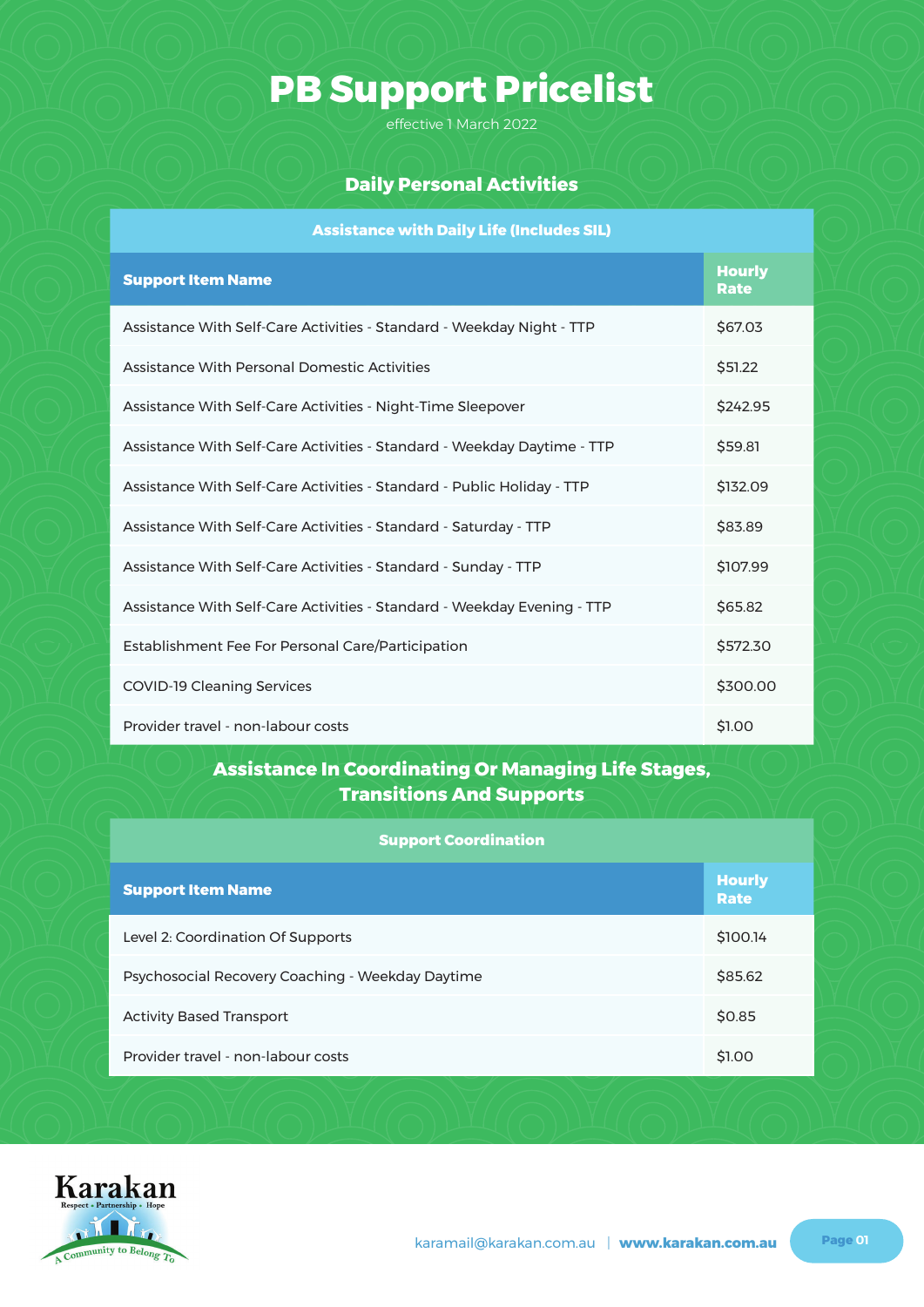effective 1 March 2022

### **Assistance With Daily Life Tasks In A Group Or Shared Living Arrangement**

#### **Assistance with Daily Life (Includes SIL)**

| <b>Support Item Name</b>                                                | <b>Hourly</b><br>Rate |
|-------------------------------------------------------------------------|-----------------------|
| COVID-19 SIL Cleaning Services                                          | \$300.00              |
| COVID-19 SIL Additional Supports                                        | \$1,200.00            |
| Provider travel - non-labour costs                                      | \$1.00                |
| Assistance in Supported independent Living - Standard - Weekday Daytime | \$57.30               |
| Assistance in Supported independent Living - Standard - Weekday Evening | \$63.07               |
| Assistance in Supported independent Living - Standard - Weekday Night   | \$64.23               |
| Assistance in Supported independent Living - Standard - Saturday        | \$80.39               |
| Assistance in Supported independent Living - Standard - Sunday          | \$103.48              |
| Assistance in Supported independent Living - Standard - Public Holiday  | \$126.56              |

### **Assistance With Travel/Transport Arrangements**

| <b>Transport</b>                                                              |                              |
|-------------------------------------------------------------------------------|------------------------------|
| <b>Support Item Name</b>                                                      | <b>Hourly</b><br><b>Rate</b> |
| Transport                                                                     | \$0.85                       |
| <b>Development Of Daily Living And Life Skills</b>                            |                              |
| <b>Improved Daily Living Skills</b>                                           |                              |
| <b>Support Item Name</b>                                                      | <b>Hourly</b><br><b>Rate</b> |
| Individual Skill Development And Training Including Public Transport Training | \$57.10                      |
| Provider travel - non-labour costs                                            | \$1.00                       |

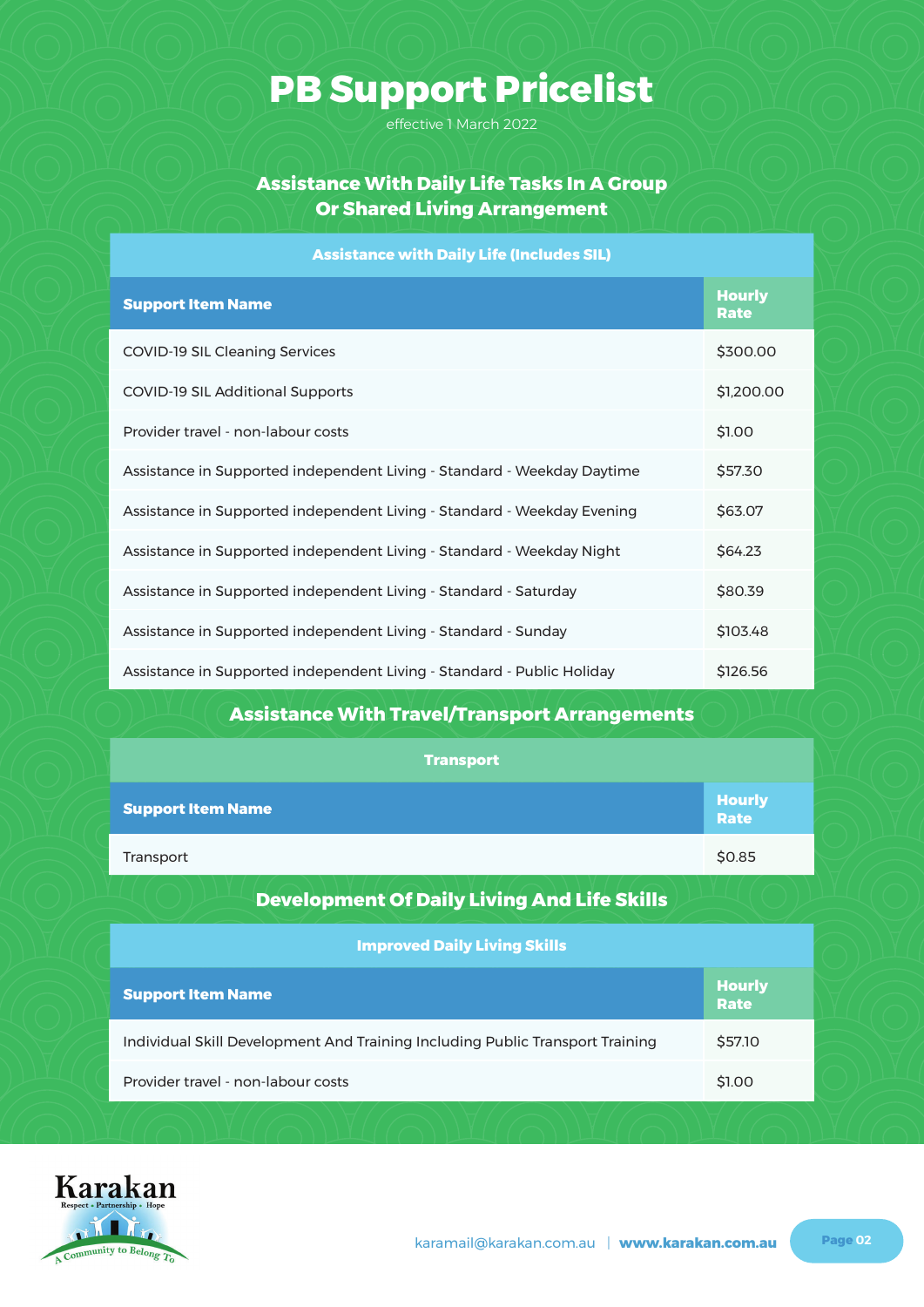effective 1 March 2022

#### **Participation In Community, Social And Civic Activities**

| <b>Assistance with Social, Economic and Community Participation</b>         |                              |
|-----------------------------------------------------------------------------|------------------------------|
| <b>Support Item Name</b>                                                    | <b>Hourly</b><br><b>Rate</b> |
| Establishment Fee For Personal Care/Participation                           | \$572.30                     |
| Access Community Social And Rec Activities - Public Holiday - TTP           | \$132.09                     |
| Access Community Social And Rec Activities - Standard - Weekday Evening-TTP | \$65.82                      |
| Access Community Social And Rec Activities - Weekday Daytime - TTP          | \$59.81                      |
| Access Community Social And Rec Activities - Standard - Saturday - TTP      | \$83.89                      |
| Access Community Social And Rec Activities - Standard - Sunday - TTP        | \$107.99                     |
| <b>Activity Based Transport</b>                                             | \$0.85                       |
| Provider travel - non-labour costs                                          | \$1.00                       |

### **Assistance In Coordinating Or Managing Life Stages, Transitions And Supports**

| <b>Increased Social and Community Participation</b>                         |                       |  |
|-----------------------------------------------------------------------------|-----------------------|--|
| <b>Support Item Name</b>                                                    | <b>Hourly</b><br>Rate |  |
| Life Transition Planning Incl. Mentoring Peer-Support And IndivSkillDevelop | \$65.09               |  |
| <b>Activity Based Transport</b>                                             | \$0.85                |  |
| Provider travel - non-labour costs                                          | \$1.00                |  |

#### **Assistance In Coordinating Or Managing Life Stages, Transitions And Supports**

| <b>Assistance with Daily Life (Includes SIL)</b>   |                       |
|----------------------------------------------------|-----------------------|
| <b>Support Item Name</b>                           | <b>Hourly</b><br>Rate |
| Individual Living Options - Exploration and Design | \$100.14              |